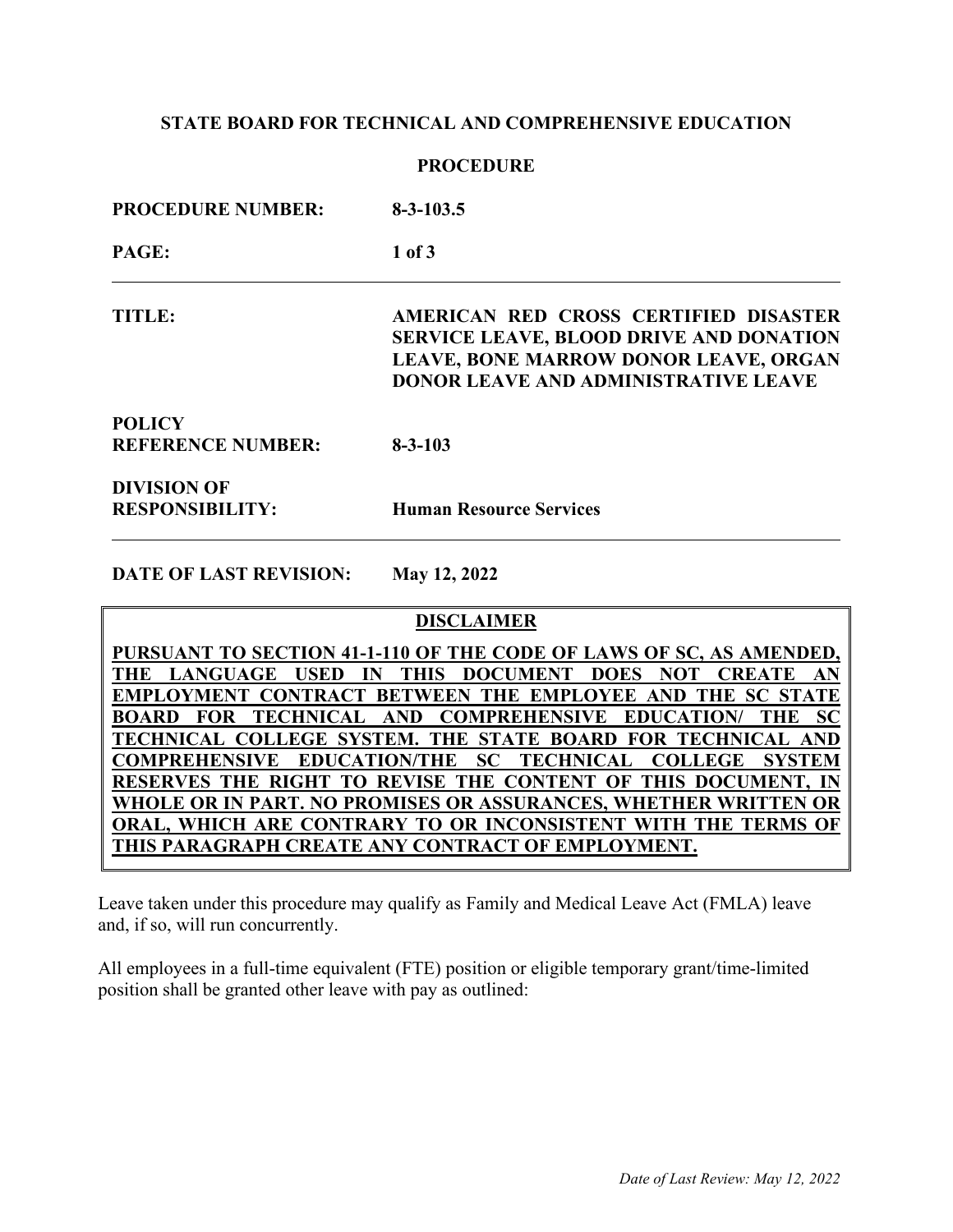# **STATE BOARD FOR TECHNICAL AND COMPREHENSIVE EDUCATION**

## **PROCEDURE**

**PROCEDURE NUMBER: 8-3-103.5 PAGE: 2 of 3**

I. American Red Cross Certified Disaster Service Leave

An employee who is a certified disaster service volunteer for the American Red Cross may use up to 10 days of paid leave in a calendar year to participate in specialized disaster relief services with the approval of the System/College President or their designee. This leave is in addition to other leave to which the employee is entitled.

- II. Blood Drive and Donation Leave
	- 1. System Office/Colleges may periodically arrange volunteer blood drives for their employees. The blood drives may be held at the times and places as may be determined by the System Office/College President or their designee. The System Office/College employees are permitted to participate in the blood drive during their work hours without using sick or annual leave.
	- 2. An employee desiring to donate blood at a time other than a System Office/College arranged volunteer blood drive, must be excused from work during the employee's regular work hours for the purpose to making the donation without prejudice to the employee and no leave or makeup time may be required. Any employee desiring to donate blood as provided in §8-11-175 of the S.C. Code of Laws shall notify the System Office/College of the scheduled date and the amount of time needed for the donation as far in advance as may be practicable. The System Office/College may deny the employee's request for time to donate if the absence of the employee would create an extraordinary burden on the System Office/College. In considering the employee's request, the System Office/College shall take into consideration such factors as the necessity and type of blood donation and any other factor the System Office/College considers appropriate. The System Office/College may, as a condition of approving the request, require the employee to provide documentation of the donation.
- III. Bone Marrow Donor Leave

An employee who works an average of twenty (20) hours or more a week and who seeks to undergo a medical procedure to donate bone marrow may be granted bone marrow donor leave with pay. The total amount of paid leave may not exceed forty (40) work hours unless a longer length of time is approved by the System/College President. Such leave may require verification by a healthcare practitioner of the purpose and length of each request. If a medical determination finds that the employee does not qualify as a